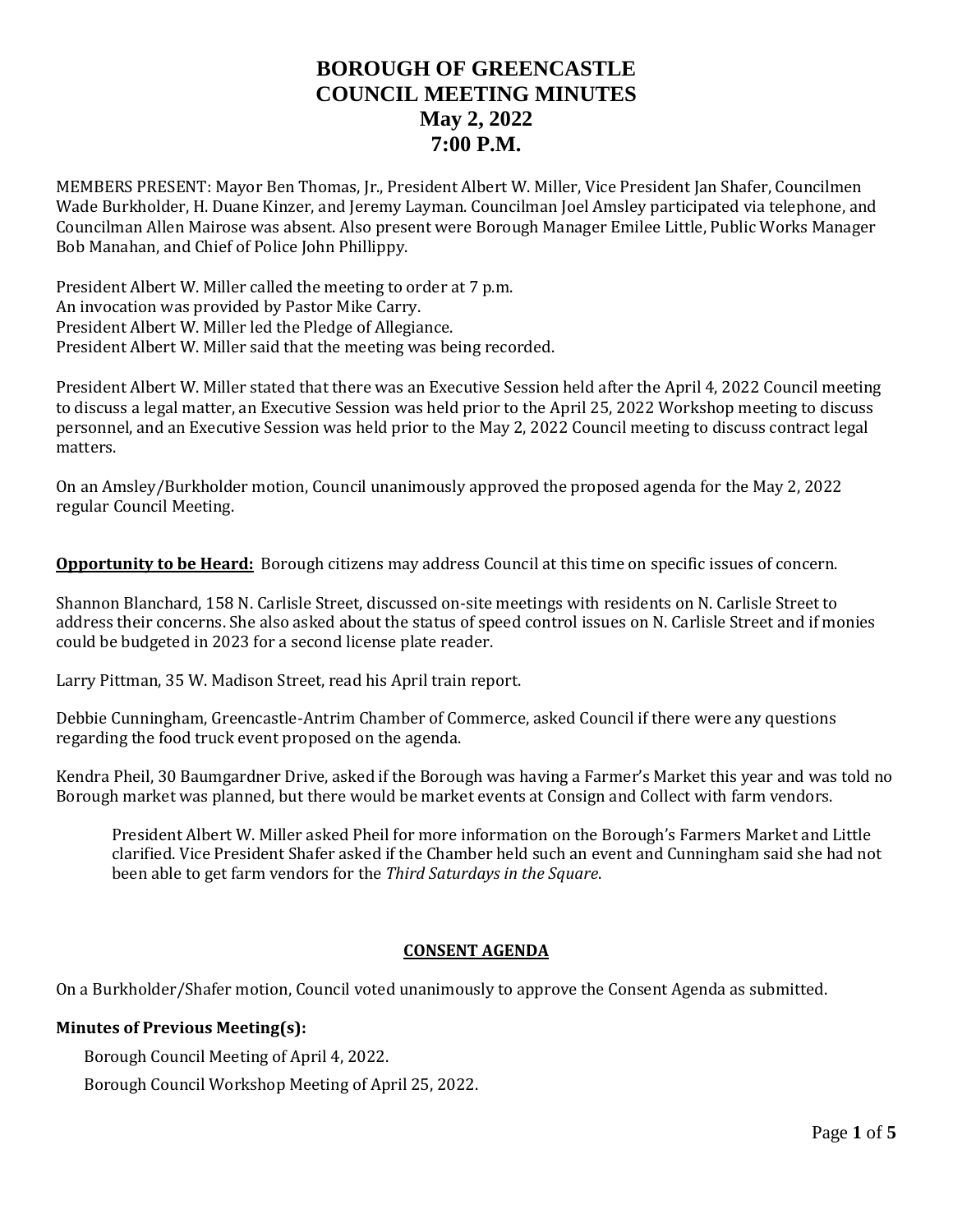## **Community Events**

Chamber of Commerce *Food Truck on the Fourth Fridays* request:

- Approve No Parking signs to be placed on the meters located in the northwest corner of the Square for the dates: June 24, July 22, August 26, and September 23.
- Remove the electric outlet cover in the northwest corner of the Square for vendor access.

Old Home Week Association: Endorse the 41st Triennial Old Home Week celebration:

- Approve the parade on Thursday, August 11, including "no parking" designations as necessary.
- Approve the Square closure on the evening of August 7, and the morning of August 8, for the unofficial opening of *Old Home Week*.

#### **Employment**

Accept the employment of Victoria Ritchey to fulfill the position of Billing and Accounting Coordinator.

### **REGULAR AGENDA**

### **Payment of bills**

On a Layman/Amsley motion, Council voted unanimously to approve the disbursements listed on the April 2022 Disbursement Report in the amount of \$52,658.55.

#### **Reports from Elected Officials**

#### **President's Report**

President Albert W. Miller said he'd been busy with eight meetings the previous month.

#### **Mayor's Report**

Mayor Thomas presented his monthly report which included recognition of National Volunteer Week, the Greencastle-Antrim Lions Club 78th Charter celebration, and Quentin Campbell and John Paul Schemel who earned Eagle Scout badges with Troop 99. He recognized Cunningham for her coordination with the Great American Clean-Up. He said he continues to work with Congressman John Joyce regarding Norfolk-Southern and he reminded citizens that school will soon be out and to pray for area seniors. For the complete report, please go to [www.greencastlepa.gov/document](http://www.greencastlepa.gov/document) collections/Mayor Reports.

# **Chief's Report**

Chief Phillippy presented his April monthly report to Council including service calls, overtime hours, office training completed, and community service work. For the complete report, please go to [www.greencastlepa.gov/document](http://www.greencastlepa.gov/document) collections/Chief of Police Reports.

#### **Manager's Report**

Little spoke to various projects ongoing within the Borough such as the updated lighting in the Square, Hidden Key Brewery, Sheetz, and Buchanan Flats developments, CDBG grant projects and the updated sewer ordinance for Chapter 155. For the complete report, please go t[o www.greencastlepa.gov/document](http://www.greencastlepa.gov/document) collections/Manager Report.

Kinzer asked Little where the Sheetz Development Plan was and said he had concerns about what he heard PennDOT would allow for ingress and egress. Little said the Planning Commission was looking at that as it relates to Routes 16 and 11, and Madison Street.

President Albert W. Miller asked Little how close the Borough was to signing the contract with Conodochly and she said she expected it within two weeks.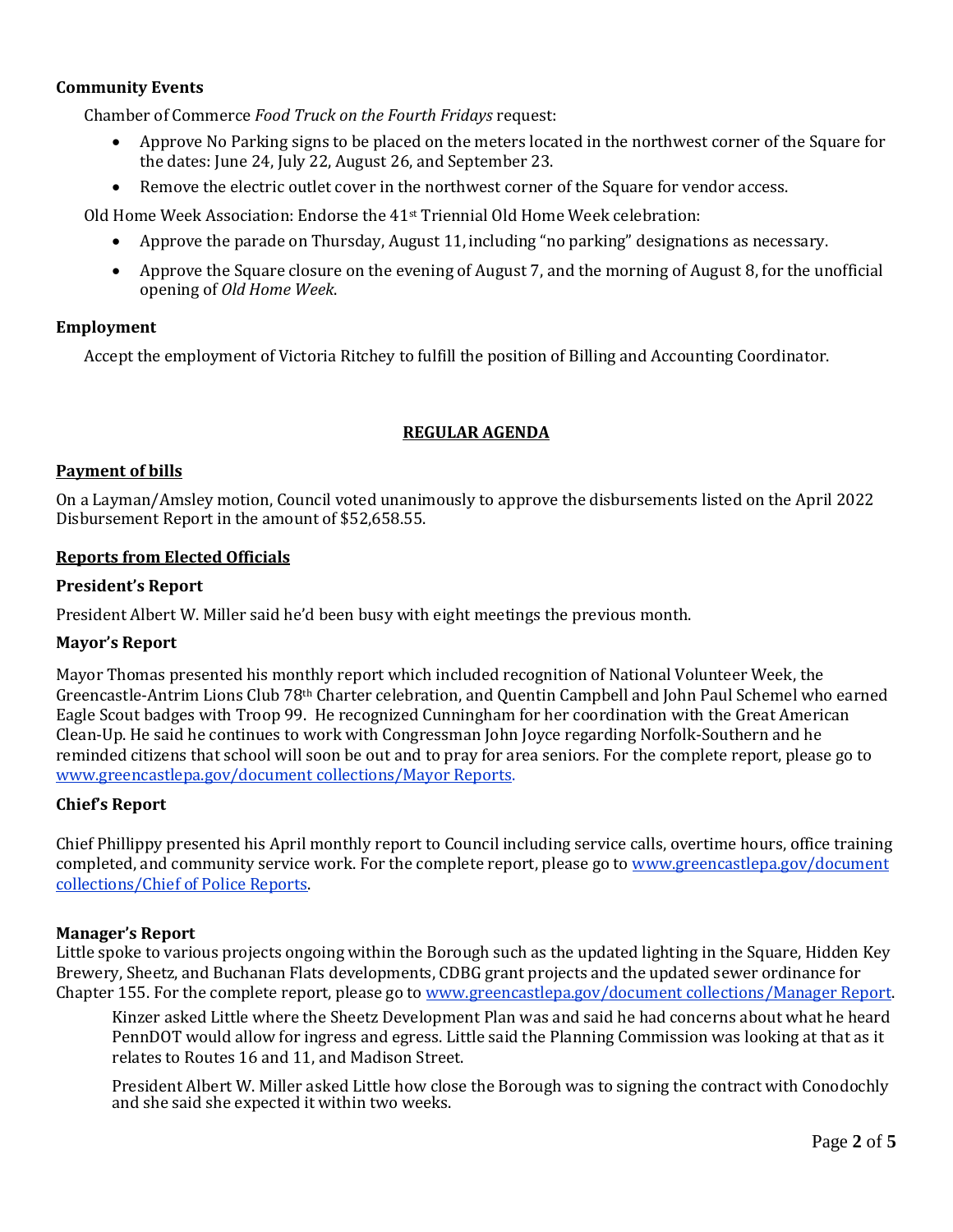Kinzer said he is concerned that the Borough continue to work with Antrim Township (the Township) on the interconnect road. Little said PennDOT is still reviewing the traffic control plan and Kinzer said the Borough must object to the road emptying out as currently planned.

### **Committee Action**

#### **Administration**

No discussion.

## **Budget & Finance**

On a Burkholder/Albert W. Miller motion, Council discussed the submitted request for payment in the amount of \$10,883.79 from the Rescue Hose Company No. 1, including the Borough's annual contribution and the Borough's portion of the RHC personnel cost incurred from 1/1/2022 to 3/31/2022.

Kinzer stated that the Borough should pay attention to the fact the Rescue Hose must be paid but with review. President Albert W. Miller stated that RHC is submitting detailed, actual costs at this time and they will be ramping up in the coming year.

Mayor Thomas asked if ARPA funds were used in the payment and Little said yes. Mayor then suggested that this information be part of the motion.

On a Burkholder/Amsley amended motion, Council voted unanimously to approve the request for payment in the amount of \$10,883.79 from the Rescue Hose Company No. 1, including the Borough's portion of the RHC personnel cost incurred from 1/1/2022 to 3/31/2022 to be paid with ARPA funds.

Vice President Shafer asked if these funds were only for 2022 and President Albert W. Miller said this is what was budgeted for this year. Little said the ARPA funds were used to offset a tax increase to cover the RHC donation and that ARPA funds probably won't be available after 2023.

#### **Community Outreach**

No discussion.

#### **Economic Development**

On a Kinzer/Burkholder motion, Council voted unanimously to accept the Inch & Co. offer to extend the initial 90-day plan review period for an additional ninety (90) days until August 13, 2022 for the Buchanan Flats Land Development Plan review.

#### **Personnel**

On an Amsley/Shafer motion, Council voted unanimously to approve Salzmann Hughes to update the Borough's Personnel Handbook at a cost not to exceed \$2,500.

#### **Public Facilities and Stormwater**

On an Amsley/Layman motion, Council voted unanimously to authorize the creation and advertisement of an ordinance establishing a handicap parking spot at 45 N. Carlisle Street.

Kinzer said Council should consider a cost for this as the process is costly to the Borough.

On a Kinzer/Burkholder motion, Council voted unanimously to approve Change Order Number 1, as submitted by Canadochly Construction, Inc., for a time extension moving substantial completion from May 1, 2022 to May 18, 2022, and final completion from May 10, 2022 to May 31, 2022 for the 2016 CDBG funded ADA ramps project.

On a Burkholder/Amsley motion, Council voted 4-2 (Kinzer and Layman opposed) to authorize the execution of the settlement agreement and mutual release between the Borough of Greencastle and the Lugers as it pertains to Vivian Avenue.

Kinzer said he is annoyed, disappointed, and opposed to the perpetuity that goes beyond Mr. Luger and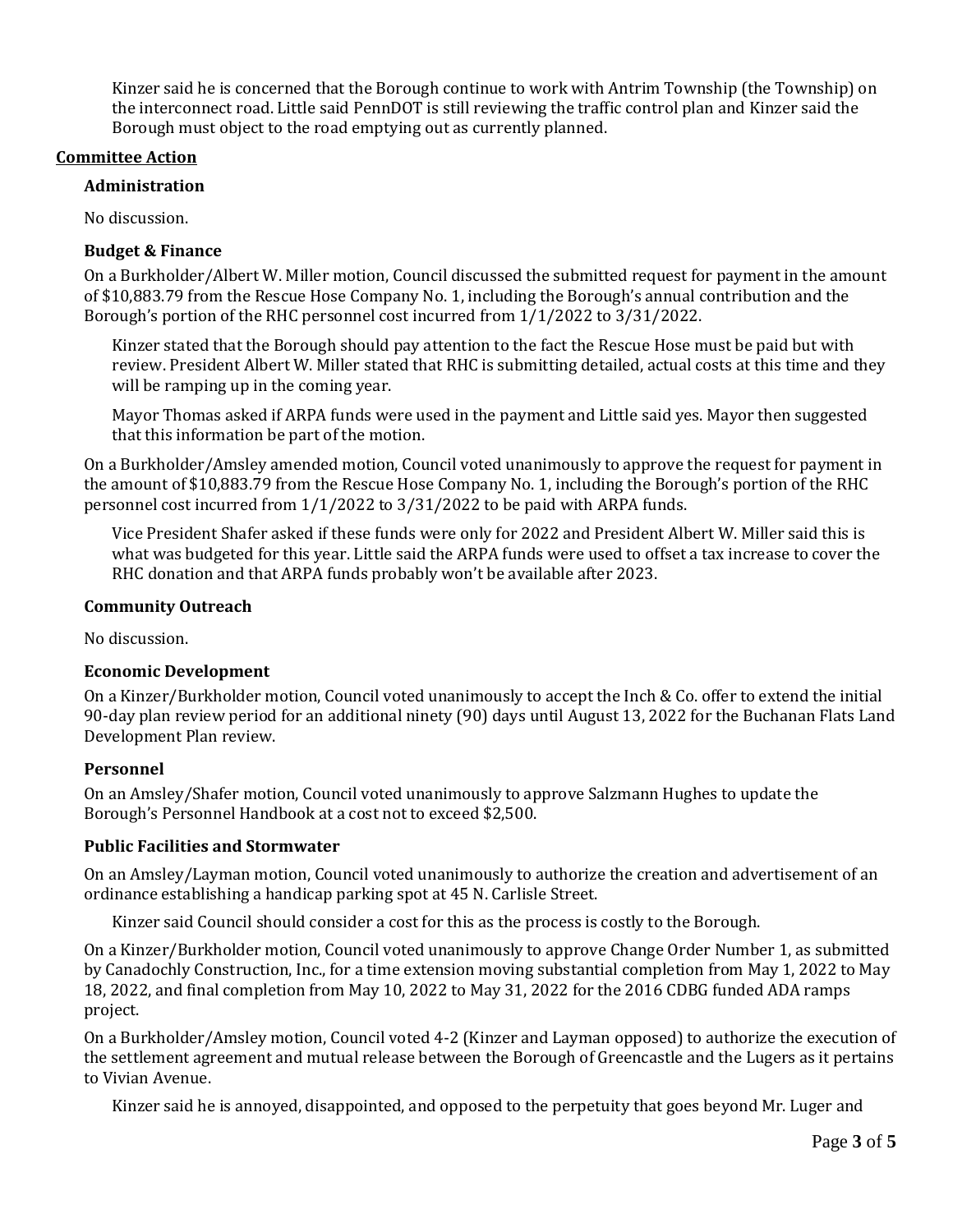that he [Luger] went with the Kuhaneck's to make this [situation] more difficult for the Borough.

Layman said that the last Council agreed to no sidewalk o the Luger side [of Vivian Avenue] but he doesn't agree to the successor language, added in 2022. He said he doesn't agree with doing work and using tax dollars and resources for one individual. Kinzer said he agreed with Layman.

President Albert W. Miller said he raised the issue of successors and heirs and there were a lot of meetings behind the scenes. The best interest of the Borough is to get this agreement signed and move on.

A discussion ensued among President Albert W. Miller, Layman, Kinzer, Burkholder, and Vice President Shafer about the successor language, potential ongoing financial costs, and future development of the property.

Amsley noted that there are miles of Borough streets with no sidewalk, and this 50-yards of property has complications preventing one. He said the best interest of the citizens of the Borough is to get that street opened safely and properly with speed tables, signage and maintenance.

On a Layman/Kinzer motion, Council voted unanimously to deny change order #7, dated April 29, 2022, as requested by DOLI Construction for a 175 calendar day time extension on the N. Carlisle Street project.

On a Kinzer/Burkholder motion, Council voted unanimously to authorize the modification of change order #7 to allow a 10 calendar day administrative extension for the N. Carlisle Street Rehabilitation Project for the purpose of obtaining a response from Doli insurance company regarding the vandalized sidewalks.

# **Public Safety**

On a Kinzer/Burkholder motion, Council unanimously voted to affirm the purchase of a license plate reader for the Greencastle Police Department as budgeted with the \$10,000 grant funding.

Mayor Thomas said there was a \$10,000 commitment by the Paul K. and Anna E. Shockey Family Foundation which would fund about 50 percent of the purchase.

President Miller asked Chief Phillippy if a second docking station could be used and Chief said the reader is not a plug-and-play system to which Mayor Thomas said it would probably be added to the 2023 budget. Kinzer asked if a car was in the 2023 budget and Chief Phillippy said probably. Amsley asked Chief Phillippy and Mayor Thomas if monthly reports could be generated and Chief said it is capable. Kinzer said he wants the Borough to consider using all the same type of vehicles.

President Albert W. Miller asked if recognition would be given for the grant, and Mayor Thomas said there would be a special ceremony, along with an opportunity for Council to see the reader and its benefits.

#### **Correspondence**

Little shared a thank you note sent to Council regarding Black Balloon Day and asking for the event to continue in the future.

Requests for sewer relief only due to leaks (Little noted Council cannot approve water forgiveness):

On a Kinzer/Layman motion, Council voted unanimously in favor of sewer relief of \$4,704.66 for 204 W. Baltimore Street.

On a Kinzer/Layman motion, Council voted unanimously in favor of sewer relief of \$168.34 for 289 N. Carlisle Street.

On a Kinzer/Burkholder motion, Council voted unanimously in favor of sewer relief of \$637.92 for 217 S. Washington Street.

On a Kinzer/Layman motion, Council voted unanimously in favor of sewer relief of \$540.42 for 280 Baumgardner Drive.

Little noted the Borough would be creating a form for customers to submit for sewer relief. President Albert W. Miller said he would prefer the word "adjustment" used and Mayor Thomas said it's actually a credit.